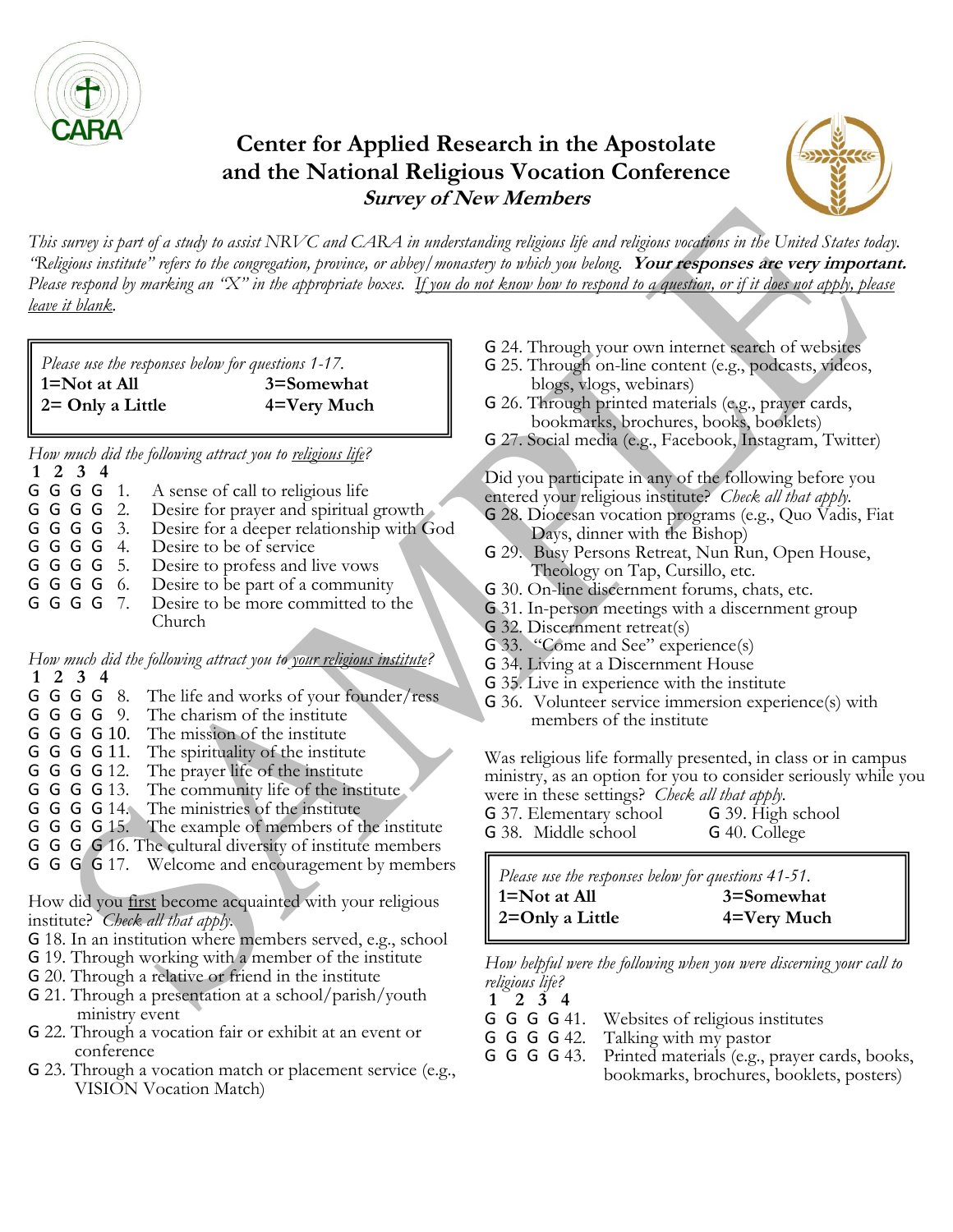|             | G G G G 44. Social media (e.g., Facebook, Twitter,      |
|-------------|---------------------------------------------------------|
|             | Instagram, Snapchat)                                    |
|             | G G G 45. On-line content (e.g., podcasts, videos,      |
|             | blogs, vlogs, webinars)                                 |
|             | G G G G 46. VISION Vocation Guide, online VISION        |
|             | Vocation Network, VocationMatch                         |
|             | G G G G 47. Other media (e.g., OYE, A Guide to          |
|             | Religious Ministries, EWTN, Salt and                    |
|             | Light Media)                                            |
|             | G G G 48. Invitations to Receptions, Final professions, |
|             | and Jubilees                                            |
| G G G G 49. | Discernment with a vocation director                    |
| G G G G 50. | Meeting with a member(s) of the institute               |
| G G G G 51. | Communal prayer and meals with a                        |
|             | member(s) of the institute                              |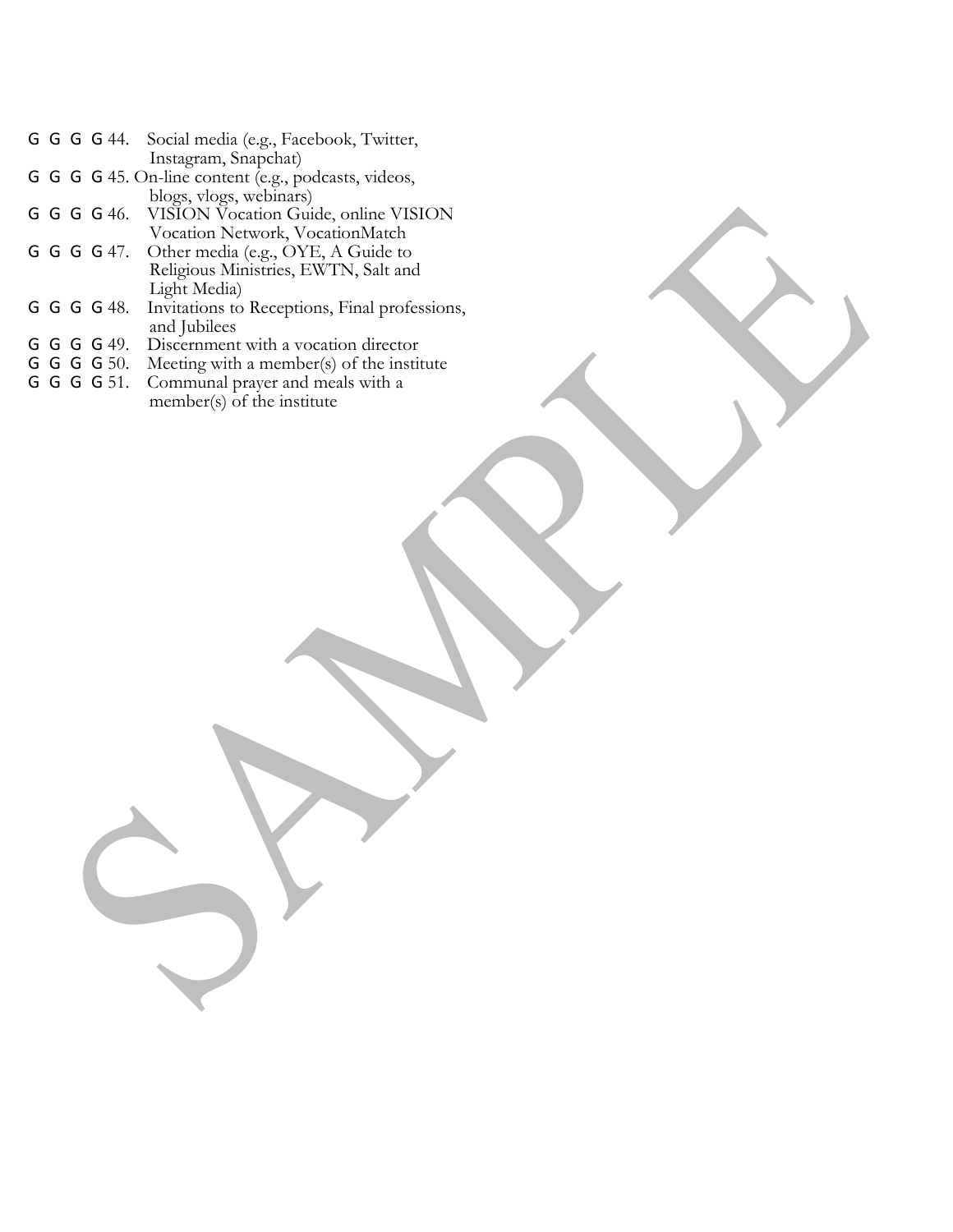*Please use the responses below for questions 52-79.* **1=Not at All 3=Somewhat 2=Only a Little 4=Very Much**

*How much did these influence your decision to enter your religious institute?*

|  | $1\ 2\ 3\ 4$ |                                               |
|--|--------------|-----------------------------------------------|
|  | G G G G 52.  | The size of the institute                     |
|  | G G G G 53.  | Its geographic location(s)                    |
|  | G G G G 54.  | The charism of the institute                  |
|  | G G G G 55.  | Prayer life or prayer styles in the institute |
|  | G G G G 56.  | Community life in the institute               |
|  | G G G G 57.  | The way the vows are lived in the institute   |
|  | G G G G 58.  | The living of the Gospel values               |
|  | G G G G 59.  | The cultural diversity of the members         |
|  | G G G G 60.  | The ages of members                           |
|  | G G G G 61.  | Other members also in initial formation       |
|  | G G G G 62.  | The types of ministry of its members          |
|  | G G G G 63.  | The diversity of languages among members      |
|  | G G G G 64.  | The preferential option and commitment        |
|  |              | for the poor among its members                |
|  | G G G G 65.  | The vitality of members                       |
|  | G G G G 66.  | The focus on possibilities for the future of  |
|  |              | the religious institute                       |

*How much encouragement did you receive from the following when you first considered entering your religious institute?*

| $1 \t2 \t3 \t4$                                             |                                                       |  |
|-------------------------------------------------------------|-------------------------------------------------------|--|
| G G G G 67.                                                 | Members of your institute                             |  |
| G G G G 68.                                                 | Vocation director/team                                |  |
| G G G G 69.                                                 | Spiritual director, if applicable                     |  |
| G G G G 70.                                                 | Religious sisters, brothers, and/or priests           |  |
| G G G G 71.                                                 | Diocesan priests, deacons, and/or bishop              |  |
| G G G G 72.                                                 | Your parents, if applicable                           |  |
| G G G G 73.                                                 | Your grandparents, if applicable                      |  |
| G G G G 74.                                                 | Your siblings, if applicable                          |  |
| G G G G 75.                                                 | Other family members                                  |  |
| G G G G 76.                                                 | People in your parish                                 |  |
| G G G G 77.                                                 | Teachers, mentors, or others in your school           |  |
|                                                             | or workplace                                          |  |
|                                                             | G G G G 78. Youth minister or college campus minister |  |
| G G G G 79.                                                 | Friends outside the institute                         |  |
|                                                             |                                                       |  |
| 80. After entering religious life, did familial support and |                                                       |  |

 encouragement for your vocation: *Check only one.* G 1. Increase G 2. Stay the same G 3. Decrease

#### **Yes No**

G G 81. Do you have a relative who is a priest, deacon, or religious sister or brother?

g and family members, were the family members, were the family members, were the family members, were there any Please use the responses below for questions 86-122. **1=Not at All 3=Somewhat** 

2=Only a Little **4=Very Much** 

- entering? G G 84. Were you ever married?
- G G 85. Do you have any children?

*How important to you are these types of prayer?* **1 2 3 4** G G G G 86. Personal private prayer G G G G 87. Journal writing, poetry, prayer blogs G G G G 88. Daily Eucharist G G G G 89. Liturgy of the Hours G G G G 90. Non-liturgical common prayer (i.e. rosary, devotions) G G G G 91. Common meditation/centering prayer G G G G 92. Faith sharing G G G G 93. *Lectio Divina*/spiritual reading and reflection G G G G 94. Ecumenical interfaith prayer (e.g. Taizé) G G G G 95. Exposition of the Blessed Sacrament G G G G 96. Prayer using an app/on-line resources *How important to you are these aspects of community life?*  **1 2 3 4**

- G G G G 97. Living with other members
- G G G G 98. Praying with other members
- G G G G 99. Praying with lay partners in ministry
- G G G G 100. Ministering/working with other members
- G G G G 101. Ministering wherever the need is greatest
- G G G G 102. Sharing meals with other members
- G G G G 103. Sharing meals with lay partners in ministry
- G G G G 104. Socializing/sharing leisure time together
- G G G G 105. Celebrating holidays/feast days together
- G G G G 106. Participating in neighborhood outreach
- G G G G 107. Discussing local/global news and events
- G G G G 108. Corporate stances on social justice issues
- G G G G 109. Learning and implementing cultural competencies with other members
- G G G G 110. Valuing cultural diversity beyond tolerance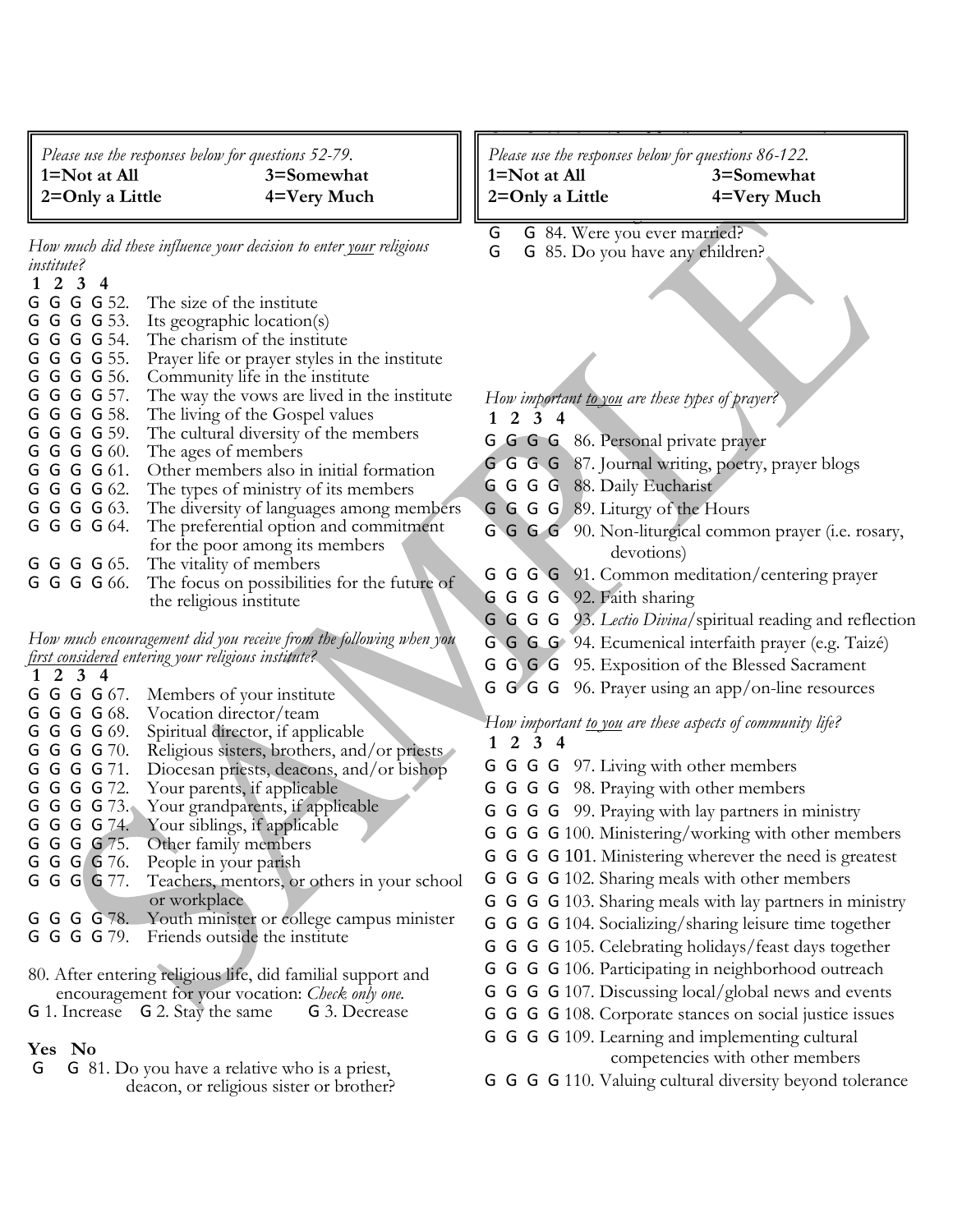G G G G 111. Ongoing formation and lifelong education

*How much do you prefer living in these settings?* **1 2 3 4**

- G G G G 112. Singly (or with family members)
- G G G G 113. In a community of 2-3 unit members
- G G G G 114. In a community of 4-7 unit members
- G G G G 115. In a community of 8 or more unit members
- G G G G 116. With members close to you in age
- G G G G 117. With members of different ages
- G G G G 118. With members of different cultures
- G G G G 119. With members in different ministries
- G G G G 120. Living at or near your ministry site
- G G G G 121. Living simply, in solidarity with the poor, marginalized, and neglected
- G G G G 122. In community with non-vowed (e.g., volunteers, associates, refugees)

*Please use the responses below for questions 123-142.* **1=Poor 3=Good 2=Fair 4=Excellent**

*How would you rate the following in your religious institute?* **1 2 3 4**

- G G G G 123. Efforts to promote vocations
- G G G G 124. Welcome and support of newer members
- G G G G 125. Initial formation/incorporation programs
- G G G G 126. Ongoing formation and spiritual growth
- G G G G 127. Lifelong educational opportunities
- G G G G 128. Preparation for ministry
- G G G G 129. Opportunities to lead/learn leadership skills
- G G G G 130. Opportunities to voice opinions/be heard
- G G G G 131. Diversity of cultures within the institute
- G G G G 132. Sense of identity as institute members
- G G G G 133. Fidelity to the Church and its teachings
- G G G G 134. Vision for the future of religious life
- G G G G 135. Focus on mission and its relevance today
- G G G G 136. Care and support of the elderly members
- G G G G 137. Response to the needs of our time
- G G G G 138. Efforts to promote social justice
- G G G G 139. Quality of community life
- G G G G 140. Communal prayer experiences
- G G G G 141. Relationships with one another
- G G G G 142. Communal work around racism

Were you involved in any of the following before you entered? *Check all that apply.*

G 143.Youth ministry, parish youth group, or LifeTeen

- G 144.Young adult ministry or group
- G 145.College campus ministry/Newman Center
- G 146. Liturgical ministry (e.g., lector, extraordinary minister)
- G 147. Music ministry (e.g., cantor, choir, musician)
- G 148. Adult faith formation, catechist, RCIA team
- G 149.Other volunteer work in a parish or ministry setting
- G 150.Bible study group
- G 151.Military service/Armed Forces, active or reserve
- G 152.FOCUS (Fellowship of Catholic University Students)
- G 153.National Catholic Youth Conference
- G 154. Steubenville High School Youth Conference
- G 155.Right to Life March in Washington, D.C.
- G 156.World Youth Day
- G 157.From Service to Sisterhood volunteer program
- G 158.Volunteer service immersion experiences (e.g., Mercy Corps or Jesuit Volunteer Corps

### **Yes No**

- G G 159. Did someone invite you to consider vocation discernment?
- 160. How long were you in a formal discernment process?
- G 1. Less than 6 months G 3. One to two years
- G 2. 6-11 months G 4. More than two years

## **About You**

- 161. What is your current status in your religious institute?
	- G 1. Candidate/postulant
	- G 2. Novice
	- G 3. Temporary vows/commitment
	- G 4. Final/perpetual vows/commitment

#### **Yes No**

- G G 162. Were either of your parents born outside the United States?
	- 163. *If yes to #162*, country(ies) of birth: \_\_\_\_\_\_\_\_\_\_\_\_\_\_\_\_\_\_\_\_\_\_\_\_\_\_\_\_\_\_\_\_\_\_\_
- G G 164. Were you born outside the United States? 165. *If yes to #164*, country of birth:

\_\_\_\_\_\_\_ 166. *If yes to #164*, age you first came to live in the United States

\_\_\_\_\_\_\_\_\_\_\_\_\_\_\_\_\_\_\_\_\_\_\_\_\_\_\_\_\_\_\_\_\_\_\_

167. *If no to #164*, in what U.S. region did you grow up?

 $\Box_1$  Northeast (CT, MA, ME, NH, NJ, NY, PA, RI, VT)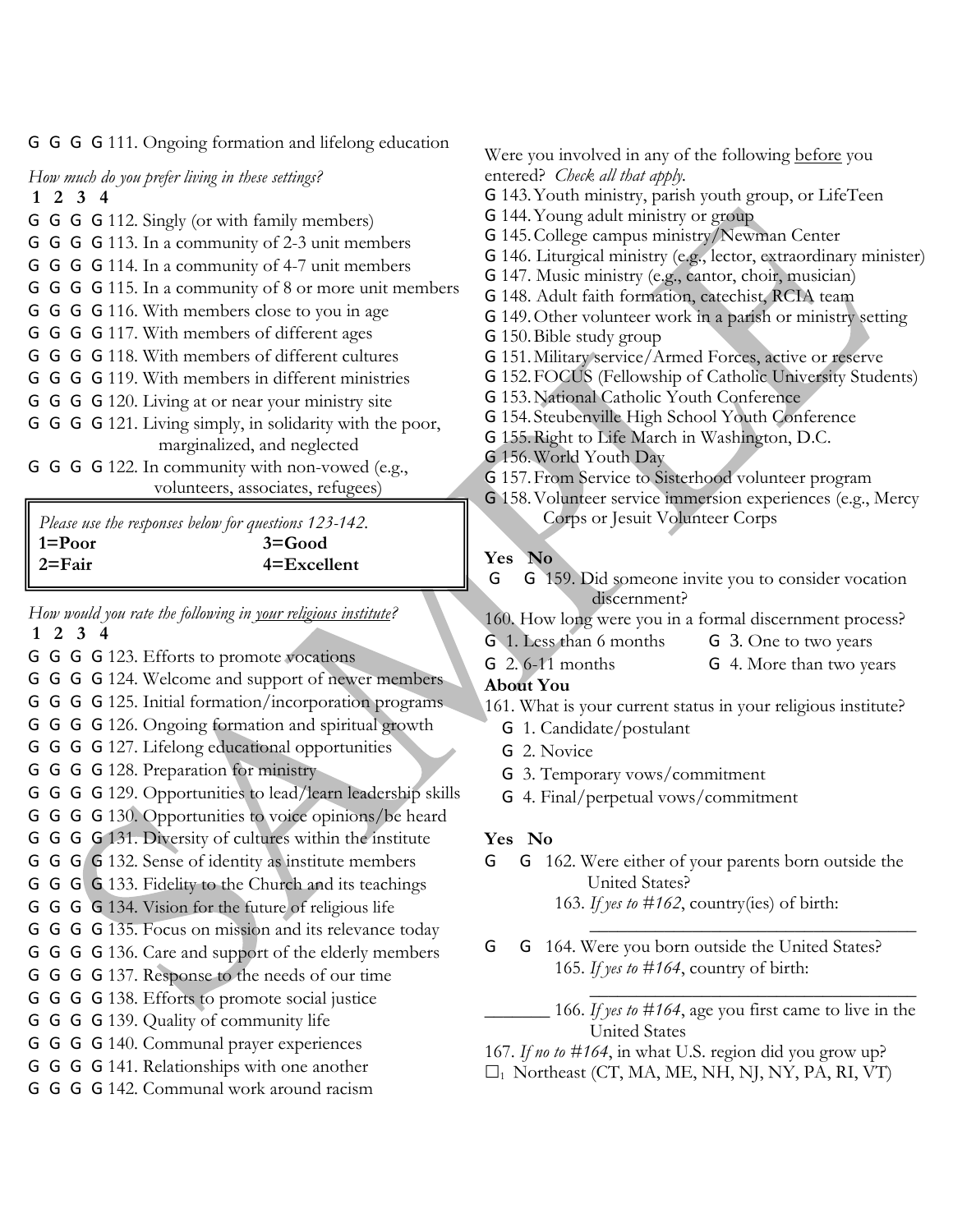- $\square_2$  South Atlantic (DE, DC, FL, GA, MD, NC, SC, VA, WV)
- $\square_3$  South Central (AL, AR, KY, LA, MS, OK, TN, TX)
- $\square$ 4 Midwest (IA, IL, IN, KS, MI, MN, MO, ND, NE, OH, SD, WI)
- $\square_5$  Mountain West (AZ, CO, ID, MT, NM, NV, UT, WY)
- $\square$ <sub>6</sub> Pacific West (AK, CA, HI, OR, WA)
- $\Box$ <sub>7</sub> Puerto Rico, Guam, or other U.S. Territory

168. What is your first language?

- 169. How many languages do you speak fluently?
- G 1. One G 2. Two G 1. Three G 2. Four or more
- 170. Which socioeconomic category best describes your family when you were in elementary school?
	- G 1. Poverty G 3. Middle class
	-
	- G 2. Working poor G 4. Wealthy

#### **Yes No**

- G G 171. Were you employed before you entered? 172. *If yes to #171*, were you employed G 1. Full-time G 2. Part-time G G 173. Were you in ministry before you entered? 174. *If yes to #173*, were you engaged in ministry G 1. Full-time G 2. Part-time G 3. Volunteer 175. Are you: G 1. Male G 2. Female 176. If male, are you (or do you expect to be) a G 1. Brother G 2. Priest 177. What best describes your racial or ethnic background? G 1. African American/African/black G 2. Asian/Pacific Islander/Native Hawaiian/Middle Eastern G 3. Caucasian/European American/Anglo/white G 4. Hispanic/Latino(a) G 5. Native American/Alaskan Native G 6. Other/Mixed races or ethnicities 178. Year you were born \_\_\_\_\_\_\_\_ 179. Year you entered your religious institute 180. Year you professed/expect to profess final vows/perpetual commitment 181. Year you were ordained/expect to be before this one? 184. If yes, number of years in that institute G G 185. Were you raised Catholic? 186. If you became Catholic as an adult, age you entered the Catholic Church
	- ordained to the priesthood (if applicable)
	- 182. Age you first considered religious life
- 
- G G 187. Were you ever home-schooled? 188. If yes, number of years home-schooled

 $Yes$ G 4 4 September 1933. Did you enter another religious institute and the september of the september of the september 1930 and the september 1930 and the september 1930 and the september 1930 and the september 1930 and the s

197. What are the greatest obstacles in vocation discernment for discerners and vocation directors?